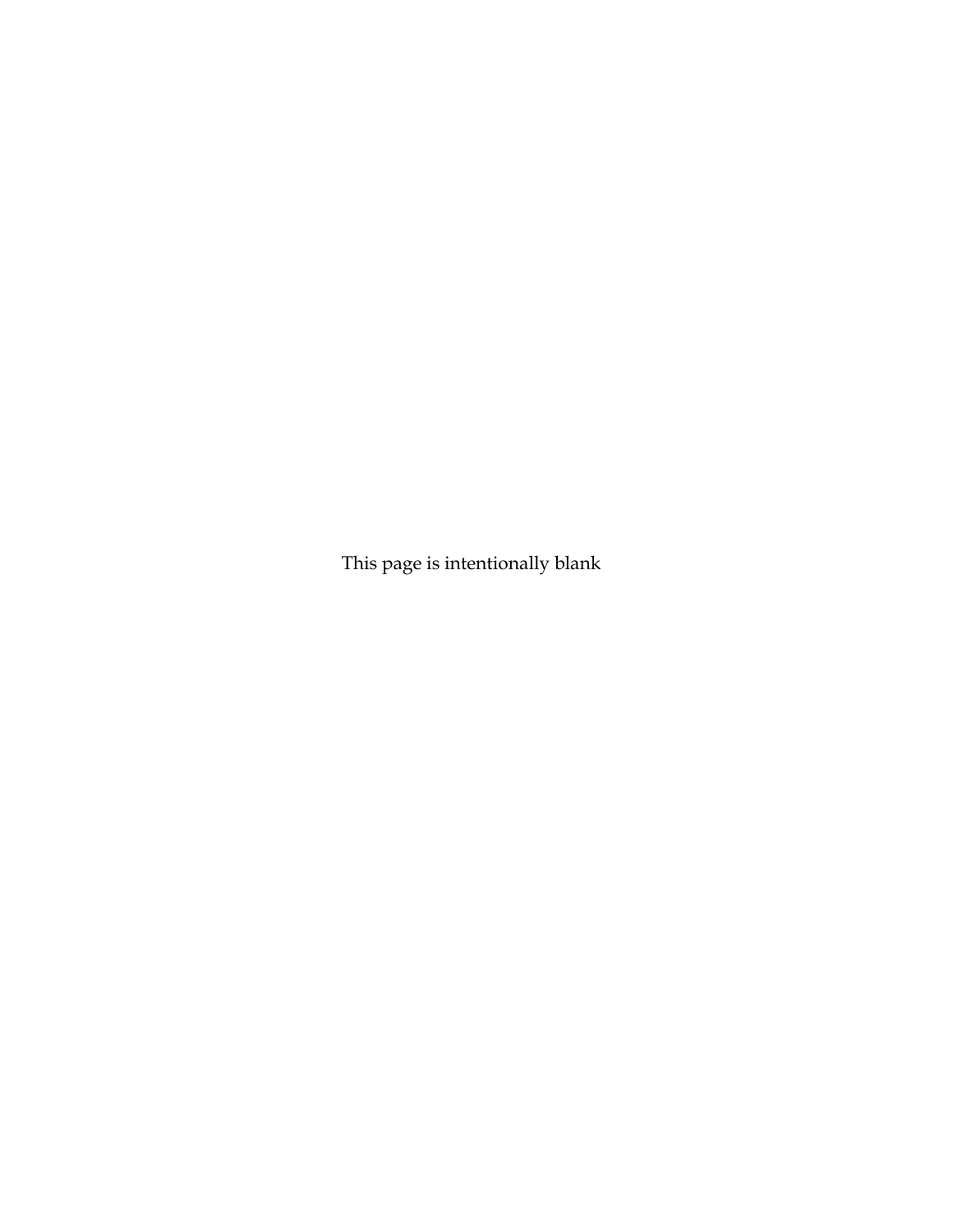#### **Foreword**

This document provides instructions for installing version 1.0a of the PHP language version of the OWASP Enterprise Security API (ESAPI). OWASP ESAPI toolkits help software developers guard against security-related design and implementation flaws. Just as web applications and web services can be Public Key Infrastructure (PKI) enabled (PK-enabled) to perform for example certificate-based authentication, applications and services can be OWASP ESAPIenabled (ES-enabled) to enable applications and services to protect themselves from attackers.

### **We'd Like to Hear from You**

Further development of ESAPI occurs through mailing list discussions and occasional workshops, and suggestions for improvement are welcome. Please address comments and questions concerning the API and this document to the ESAPI mail list, [owasp-esapi@lists.owasp.org](mailto:owasp-esapi@lists.owasp.org)

### **Copyright and License**

Copyright © 2009 The OWASP Foundation.



This document is released under the Creative Commons Attribution ShareAlike 3.0 license. For any reuse or distribution, you must make clear to others the license terms of this work.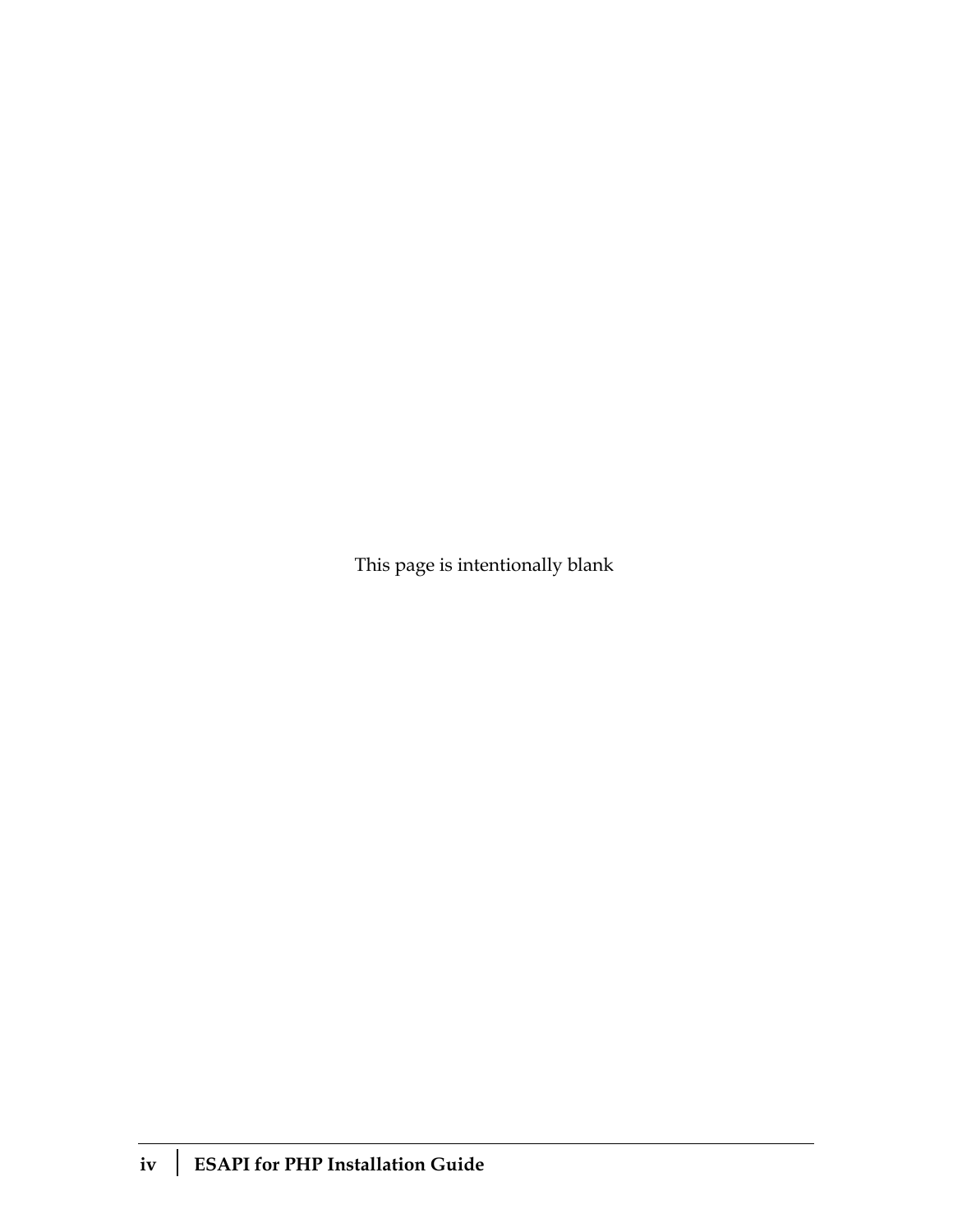### **Table of Contents**

| $\mathbf{3}$            |  |
|-------------------------|--|
|                         |  |
|                         |  |
| $\overline{\mathbf{4}}$ |  |
|                         |  |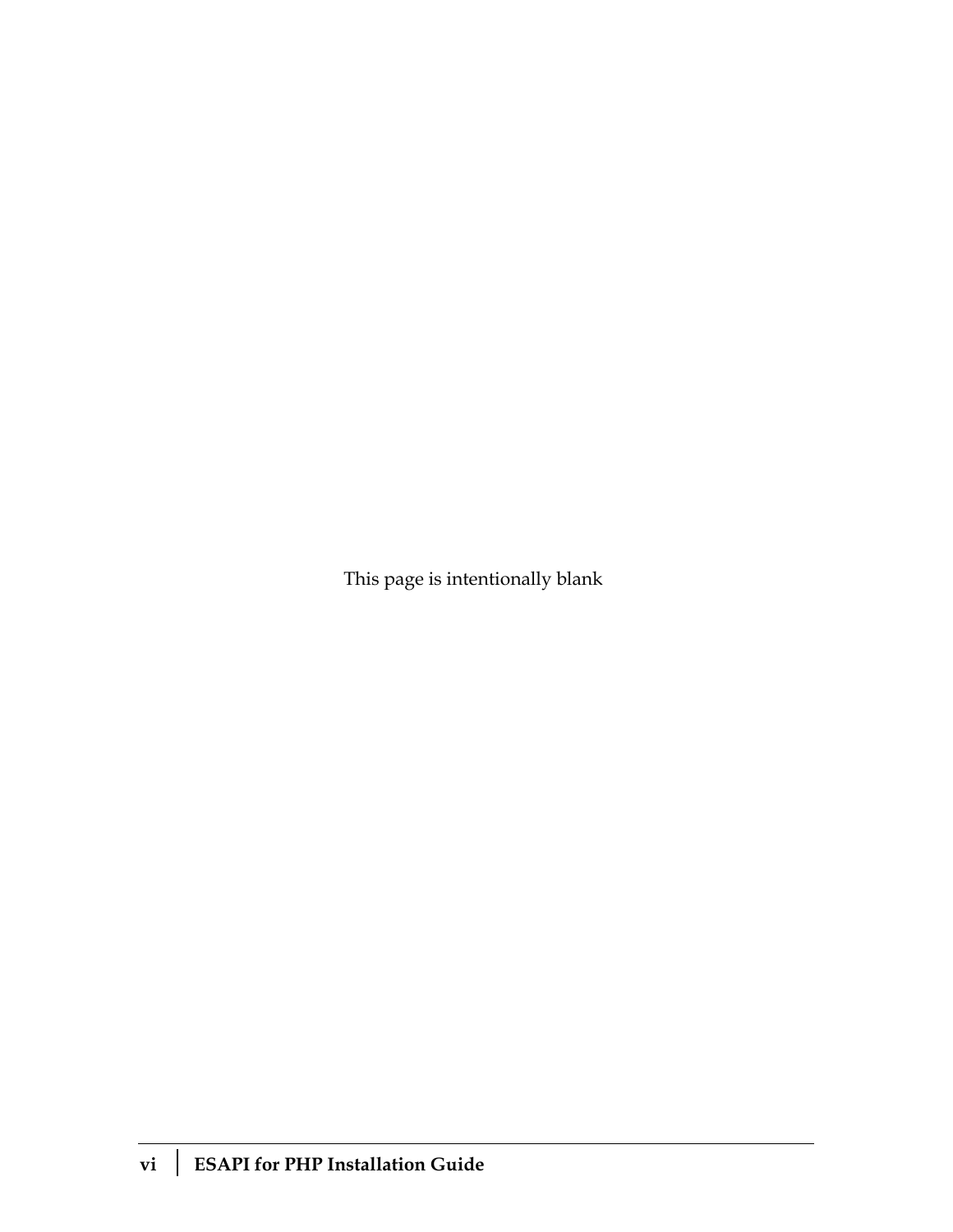# <span id="page-6-0"></span>**1 About ESAPI for PHP**

OWASP ESAPI toolkits help software developers guard against security-related design and implementation flaws. Just as web applications and web services can be Public Key Infrastructure (PKI) enabled (PK-enabled) to perform for example certificate-based authentication, applications and services can be OWASP ESAPIenabled (ES-enabled) to enable applications and services to protect themselves from attackers.

The ESAPI for PHP distribution media contains the following:

- The PHP (.php) and XML(.xml) files comprising the ESAPI FOR PHP toolkit.
- Sample code.
- Product documentation consisting of:
	- o This document, the *OWASP ESAPI for PHP Installation Guide*, in Portable Document Format (PDF), with instructions on how to install and build ESAPI FOR PHP.
	- o <… to do… e.g. …This document, the *OWASP ESAPI for PHP Release Notes*, in Portable Document Format (PDF), with the latest information on ESAPI FOR PHP. >
	- o <… to do… need interface docs…>
	- o <… to do… need programming manual…>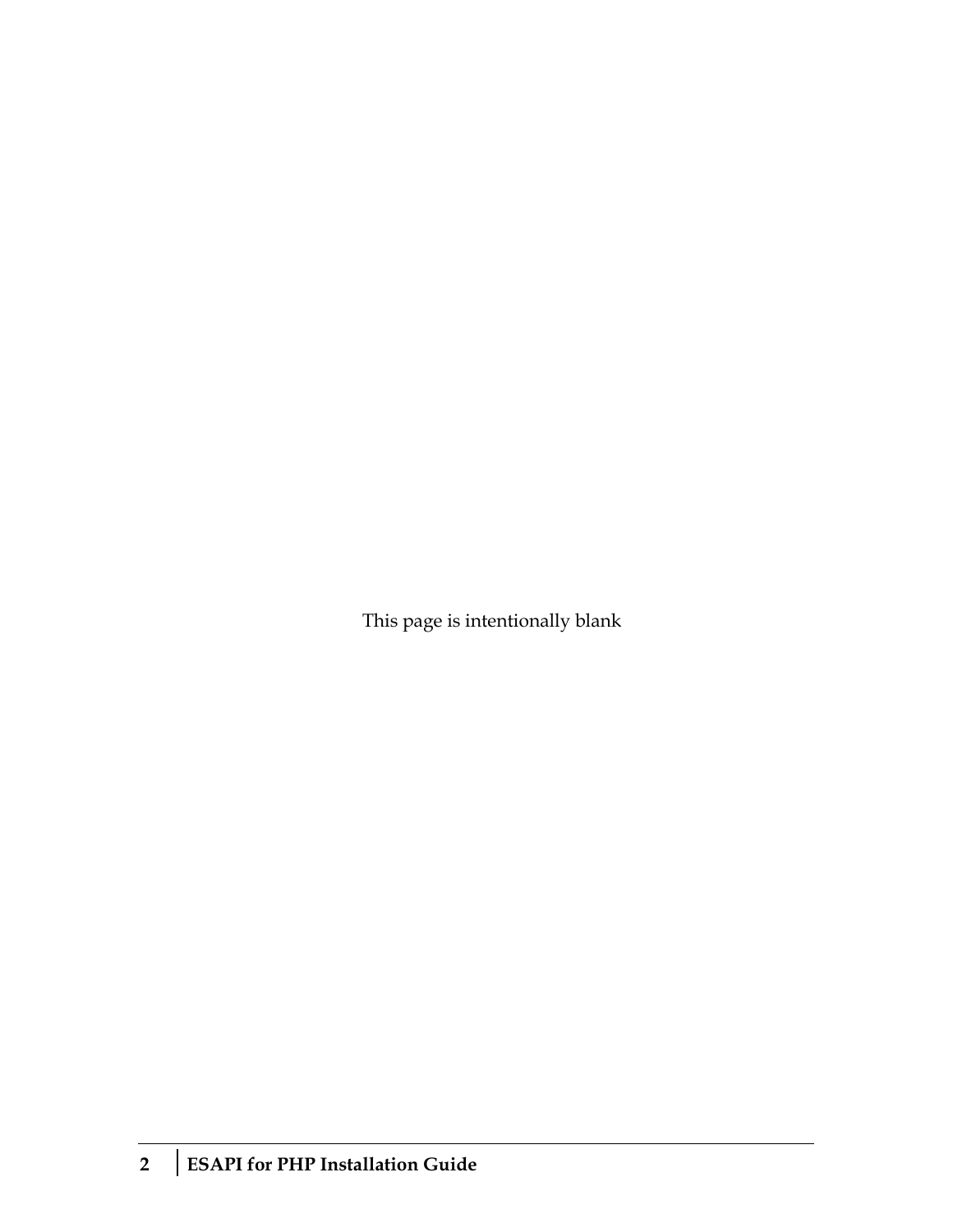## <span id="page-8-0"></span>**2 Prerequisites**

Before you start the installation, ensure that:

- The system you are installing on has 100 MB of free disk space.
- You have read these installation instructions.
- You have installed PHP 5.2 or above, and have set (for example) the Windows PATH environment variable appropriately.
- You have installed the mbstring extension and enabled it using ‐‐enable‐ mbstring.
- One or more of the following is installed:
	- o Eclipse 3.5 or newer, with PDT 2.1 or newer
	- o NetBeans 6.7 or newer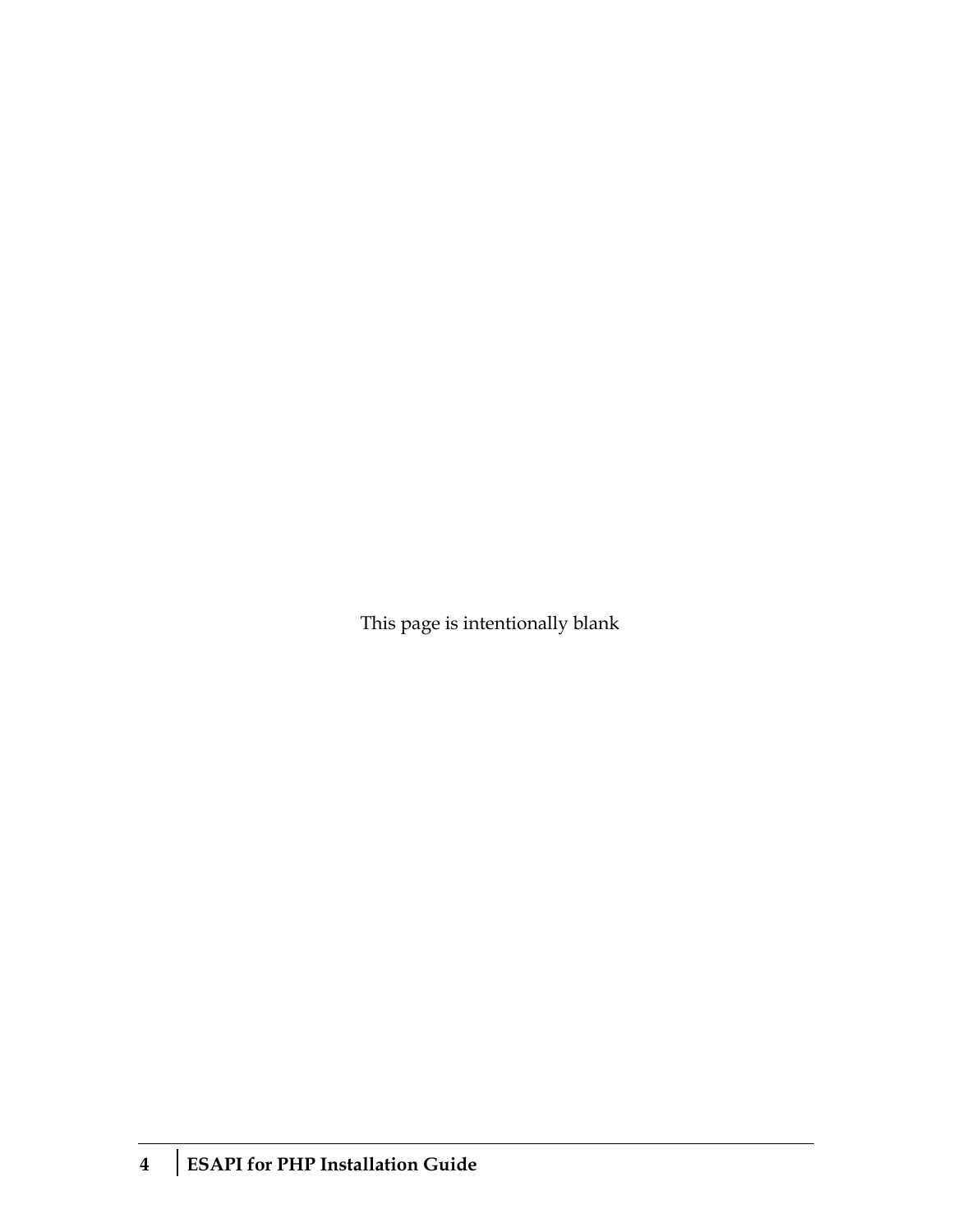## <span id="page-10-0"></span>**3 Installation**

### <span id="page-10-1"></span>*3.1 Distribution Directory Structure*

The following describes the ESAPI for PHP distribution structure.

| <b>Directory</b>          |                                | <b>Content</b>                                |  |
|---------------------------|--------------------------------|-----------------------------------------------|--|
| $\langle root \rangle /$  |                                |                                               |  |
| readme.txt                |                                |                                               |  |
| PHP-ESAPI_1.0_install.pdf |                                | <b>OWASP ESAPI</b> for PHP Installation Guide |  |
|                           | PHP-ESAPI_1.0_ReleaseNotes.pdf | <b>OWASP ESAPI for PHP Release Notes</b>      |  |
| doc/                      |                                | <b>ESAPI</b> documentation                    |  |
| lib/                      |                                |                                               |  |
|                           | apache-log4php/                | <b>ESAPI Pre-Installed Dependency</b>         |  |
|                           | htmlpurifier/                  | <b>ESAPI Pre-Installed Dependency</b>         |  |
|                           | simpletest/                    | <b>ESAPI Pre-Installed Dependency</b>         |  |
| src/                      |                                |                                               |  |
|                           | *.php                          | <b>ESAPI</b> Core Components                  |  |
|                           | adapters/                      | <b>ESAPI</b> Adapters                         |  |
|                           | codecs/                        | <b>ESAPI</b> Core Components                  |  |
|                           | errors/                        | <b>ESAPI</b> Core Components                  |  |
|                           | filters/                       | <b>ESAPI</b> Core Components                  |  |
|                           | reference/                     | <b>ESAPI</b> Core Components                  |  |
|                           | validation/                    | <b>ESAPI</b> Core Components                  |  |
| sample/                   |                                | ESAPI sample source code                      |  |

To install ESAPI for PHP:

- 1. Copy the ESAPI for PHP distribution directory structure into a suitable location on the target machine.
- 2. Copy the ESAPI for PHP configuration file (ESAPI.xml) from the /test/testresources directory to a suitable location outside of the document root on the target machine.

### <span id="page-10-2"></span>*3.2 Build and Run the Samples*

This release of ESAPI for PHP has samples to demonstrate the security controls of a sample ESAPI reference implementation.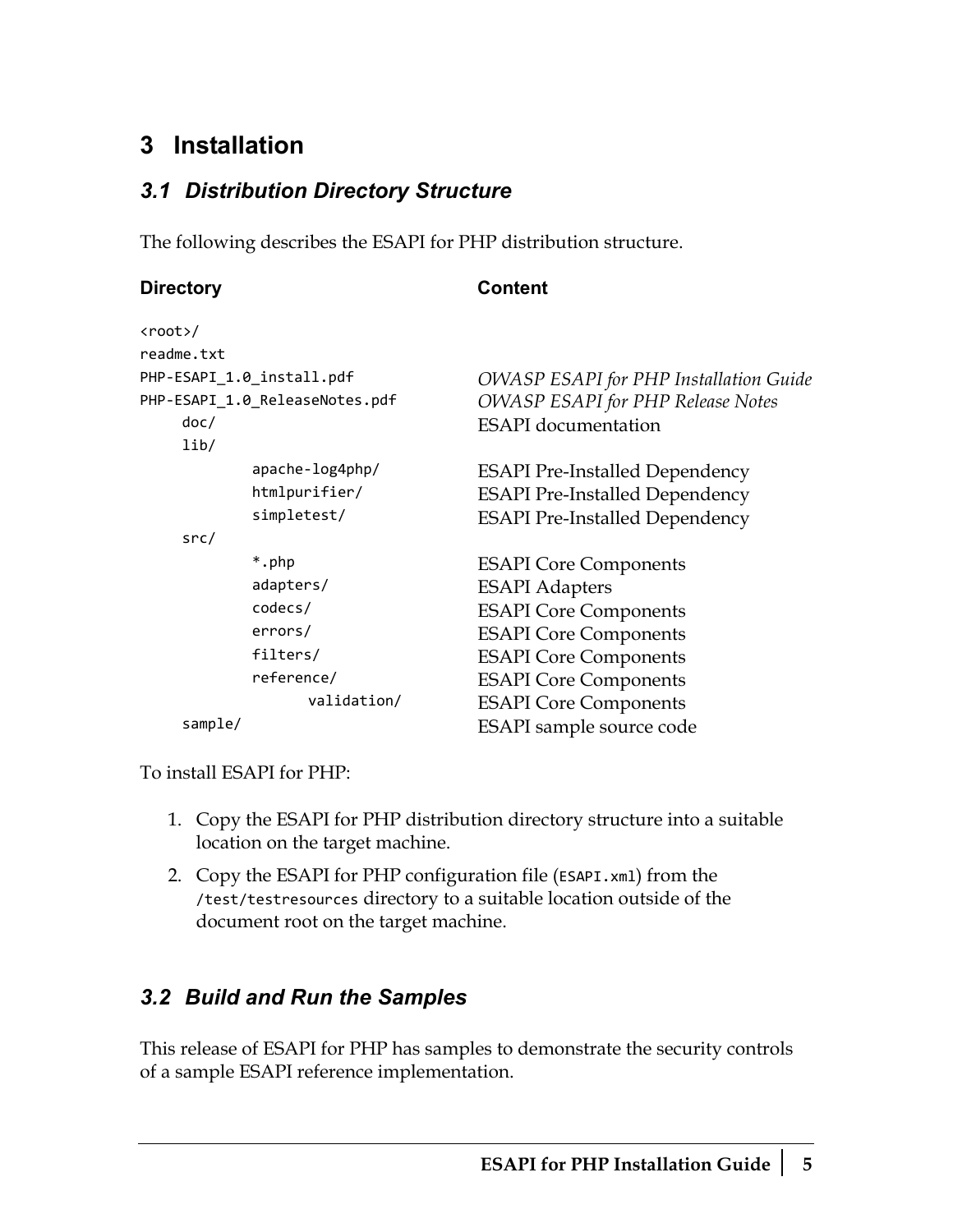- There is a main test script in the AllTests.php file in the /test directory.
- There is sample code in the form of ESAPI reference implementation tests in the /test/reference directory.
- There is a sample ESAPI for PHP configuration file and ESAPI reference implementation test data in the /test/testresources directory.

The simplest way to build and run the samples for ESAPI for PHP is to create an Integrated Development Environment (IDE) project from the source files.

### **To create a new Eclipse project from the source files:**

- 1. Open the Eclipse IDE.
- 2. Create a new PHP project:
	- a. From the File menu, select "New".
	- b. From the New submenu, select "PHP Project".
	- c. Specify a suitable project name in the "Project name" field.
	- d. Select the "Create project from existing source" radio button, and specify the location on the target machine where ESAPI for PHP was copied.
- 3. Click on the "Finish" button.

### **To build the sample code and to run the samples using Eclipse:**

- 1. Navigate to the /test/AllTests.php file using the Eclipse IDE "PHP Explore" tab.
- 2. Right-click on the AllTests.php file.
- 3. From the pop-up menu, select "Run As".
- 4. From the pop-up submenu, select "PHP Script".

The sample code output can then be examined from the Eclipse IDE "Browser Output" tab.

<…to do… add equivalent NetBeans instructions…>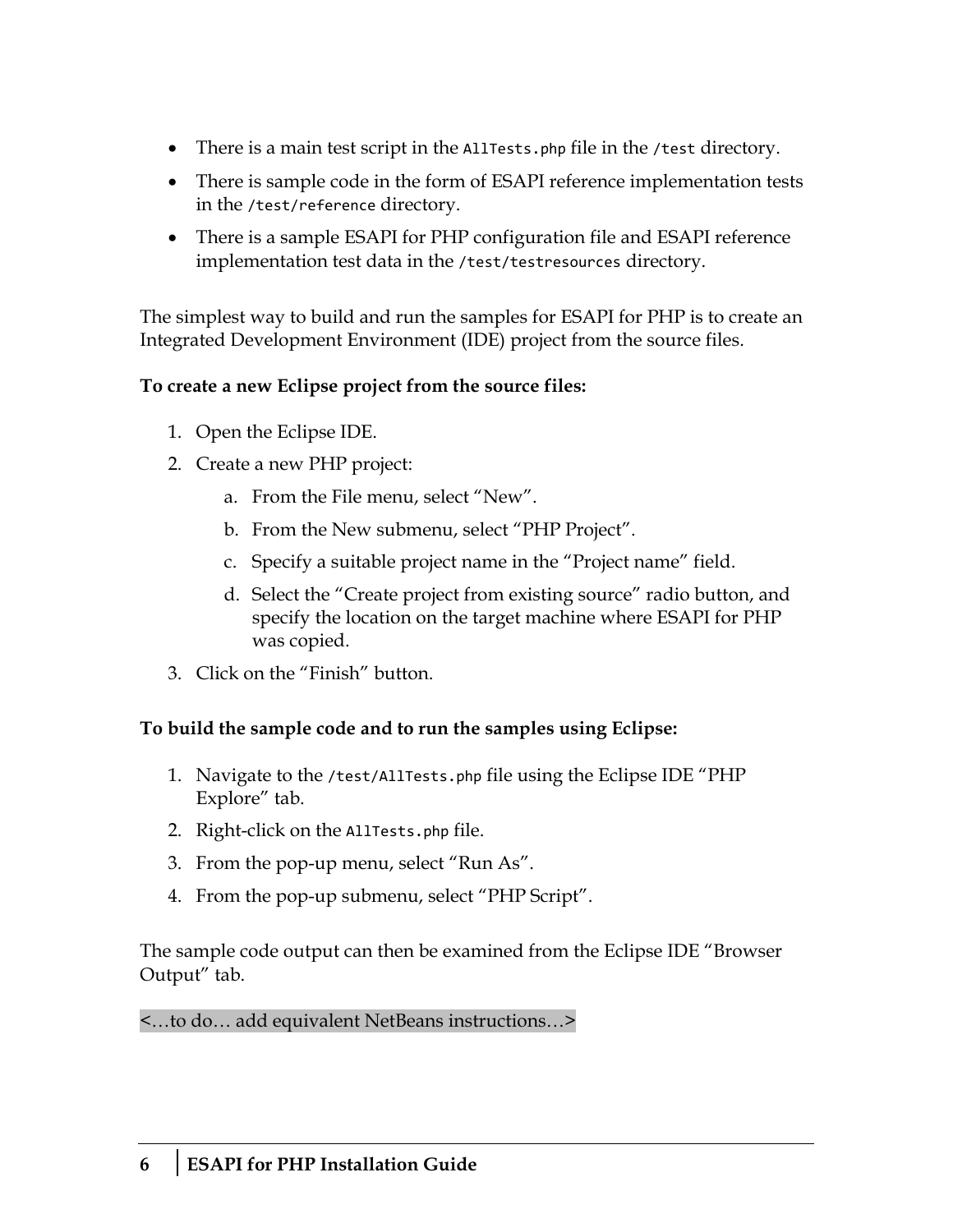# <span id="page-12-0"></span>**4 Uninstallation Instructions**

To uninstall ESAPI for PHP on all platforms, remove all files and directories created during the installation process.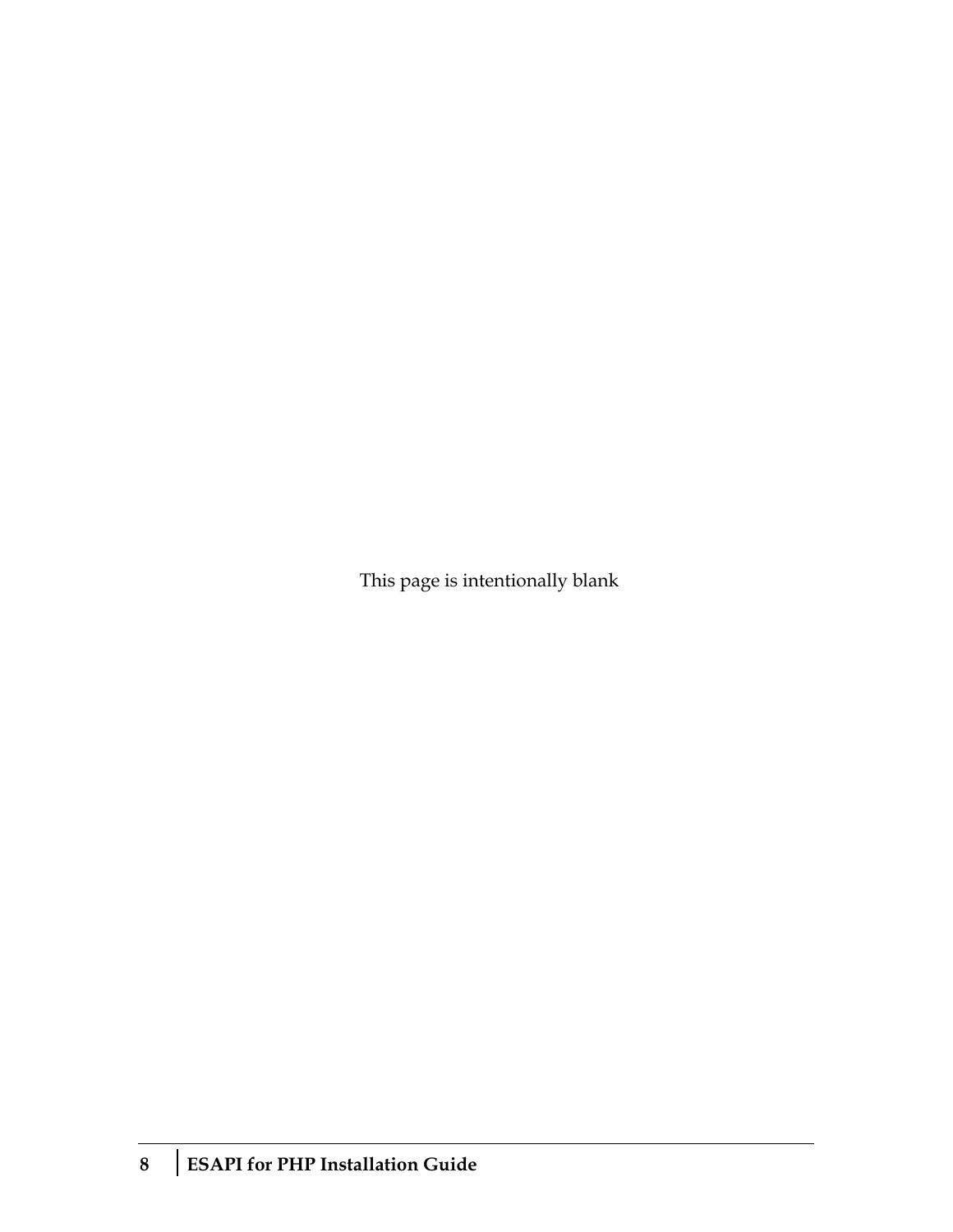# <span id="page-14-0"></span>**5 Where to Go From Here**

OWASP is the premier site for Web application security. The OWASP site hosts many projects, forums, blogs, presentations, tools, and papers. Additionally, OWASP hosts two major Web application security conferences per year, and has over 80 local chapters. The OWASP PHP project page can be found here <http://www.owasp.org/index.php/ESAPI>

The following OWASP projects are most likely to be useful to users/adopters of ESAPI:

- OWASP Application Security Verification Standard (ASVS) Project <http://www.owasp.org/index.php/ASVS>
- OWASP Top Ten Project [http://www.owasp.org/index.php/Top\\_10](http://www.owasp.org/index.php/Top_10)
- OWASP Code Review Guide [http://www.owasp.org/index.php/Category:OWASP\\_Code\\_Review\\_Pr](http://www.owasp.org/index.php/Category:OWASP_Code_Review_Project) [oject](http://www.owasp.org/index.php/Category:OWASP_Code_Review_Project)
- OWASP Testing Guide [http://www.owasp.org/index.php/Testing\\_Guide](http://www.owasp.org/index.php/Testing_Guide)
- OWASP Legal Project [http://www.owasp.org/index.php/Category:OWASP\\_Legal\\_Project](http://www.owasp.org/index.php/Category:OWASP_Legal_Project)

Similarly, the following Web sites are most likely to be useful to users/adopters of ESAPI:

- OWASP http://www.owasp.org
- MITRE Common Weakness Enumeration Vulnerability Trends, <http://cwe.mitre.org/documents/vuln-trends.html>
- PCI Security Standards Council publishers of the PCI standards, relevant to all organizations processing or holding credit card data, [https://www.pcisecuritystandards.org](https://www.pcisecuritystandards.org/)
- PCI Data Security Standard (DSS) v1.1 [https://www.pcisecuritystandards.org/pdfs/pci\\_dss\\_v1-1.pdf](https://www.pcisecuritystandards.org/pdfs/pci_dss_v1-1.pdf)